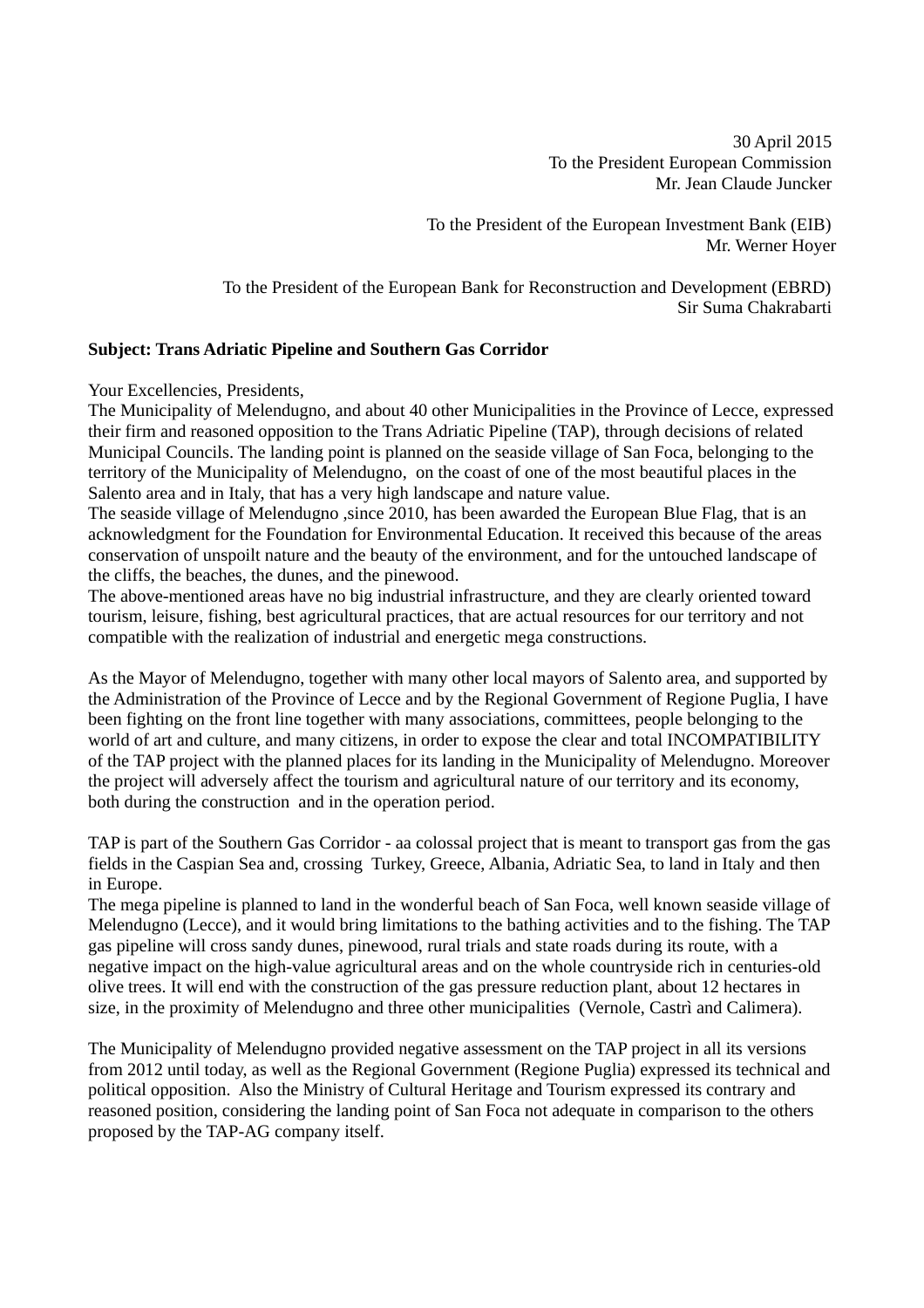In addition to the issues related to the environmental incompatibility of the project (at the beginning the size will be 10 billions of cubic meters of gas per year, with a possible extension till 20 billion cubic meters per year), there is also a serious risk of accidents related to the Pressure Reduction Plant of the gas pipeline (plant cd REMI, where there are polluting substances, pressure reduction plant, two mega gas boilers, two electric ones, etc.) and to the significant issue of the appliance of specific procedures and conditions specified by the European and National relevant law.

The part of the pipeline that connects the Pressure Reduction Plant in Melendugno, in the Province of Lecce, to the connection point to the national gas network, located in Mesagne, in the province of Brindisi, more than fifty kilometers far from Melendugno currently lacks planning permission. Not even the process for the Environmental Impact Assessment and the related Authorization has been started. The criticality of the mentioned aspects, together with other reasons of illegitimacy raised in the authorization process of the project, should be solved in court seat where many appeals were already submitted.

Since 2012 we used all the tools provided by the Italian Constitution to express opposition to the TAP project and explain why such a big piece of infrastructure would be incompatible with the landscape of Melendugno and would affect the life of the communities that we represent, exploiting the economic and social background, and imposing a strong mark on the future of a whole territory of Salento, that for many years based its development on the tourism industry and that now is finally profiting the expected results, both at national and international level.

According to us, two issues must be taken into account when infrastructures to be built that have a high impact on the territory,: the technical and environmental validation and the democratic assessment by the people involved.

We studied in details all the versions of the project submitted to the Ministry of Environment for the Environmental Impact Assessment, supported by excellent professionals and experts.

We highlighted why the authorization process was illegitmate, and we informed the relevant Authority. We asked to have an open debate with the Government where local communities could express the reasons they were against the project. From this debate, held in December 2013, seated by the Under Secretary of the Ministry of Economic Development, Claudio De Vincenti, clearly emerged the reasoned and detailed, firm and informed OPPOSITION by our citizens. But in the months after the debate, no actions were taken by the Government in order to consider the contrary position to the project, clearly expressed during the debate and in the observations submitted.

It is noticeable, indeed, how the Italian Government is not properly listening to our lawful requests and is not facing this issue as absolutely IMPORTANT AND FUNDAMENTAL for the future of our territory. Our requests for legitimacy are not simple procedural aspects to be solved by administrative courts.

We need an open debate on alternatives to the TAP project that will involve the participation of the citizens. Such debate have not taken place yet and it hasn't been even considered..

The improper behavior of the Italian Government, potentially not in compliance with European regulations, affects also European Institutions that, financing the project, will be responsible for the related violations if the project will go ahead on this basis.

For all the criticalities expressed, dealing both with democratic lack in the decision process and with technical-environmental issues, we ask to the European Bank for Reconstruction and Development, and to the European Investment Bank, and to all the Italian, European and International Institutions, to refuse to finance the Trans Adriatic Pipeline and also none of the other parts of the "Southern Gas Corridor" .

We ask to the European Commission to review the procedure to define the so called "projects of common interest" that now exclude from decision those who should be the main beneficiaries from the same projects, that are the residents in the involved territories, the European citizens, but also other populations that provide Europe with the fundamental energetic resources.

In addition, in compliance with the article 21 of the Treaty of Lisbon, that is a foundation of the European Union, European Institutions are responsible to guarantee the respect for environment, human rights and to fight against climate changes.